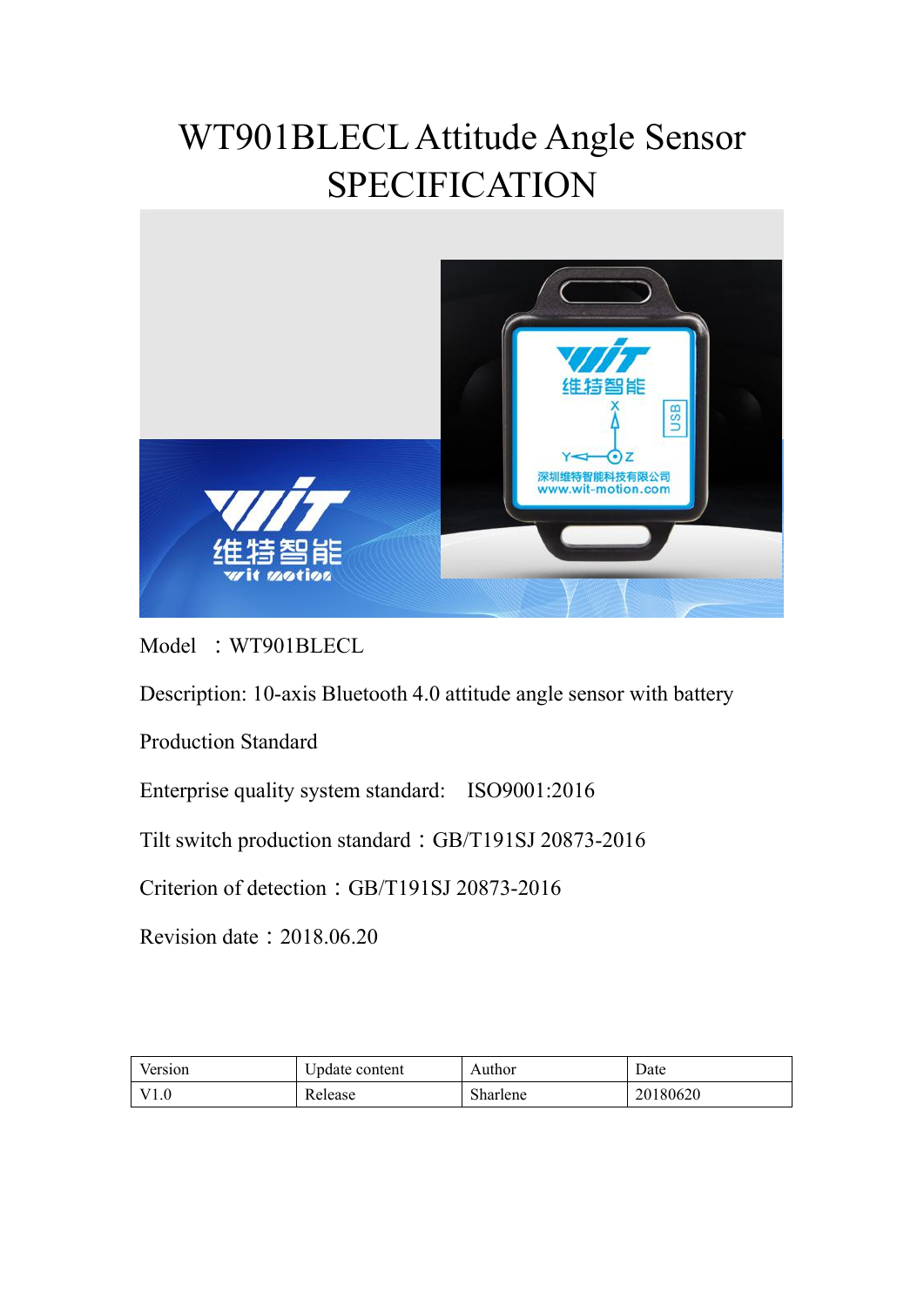# Catalog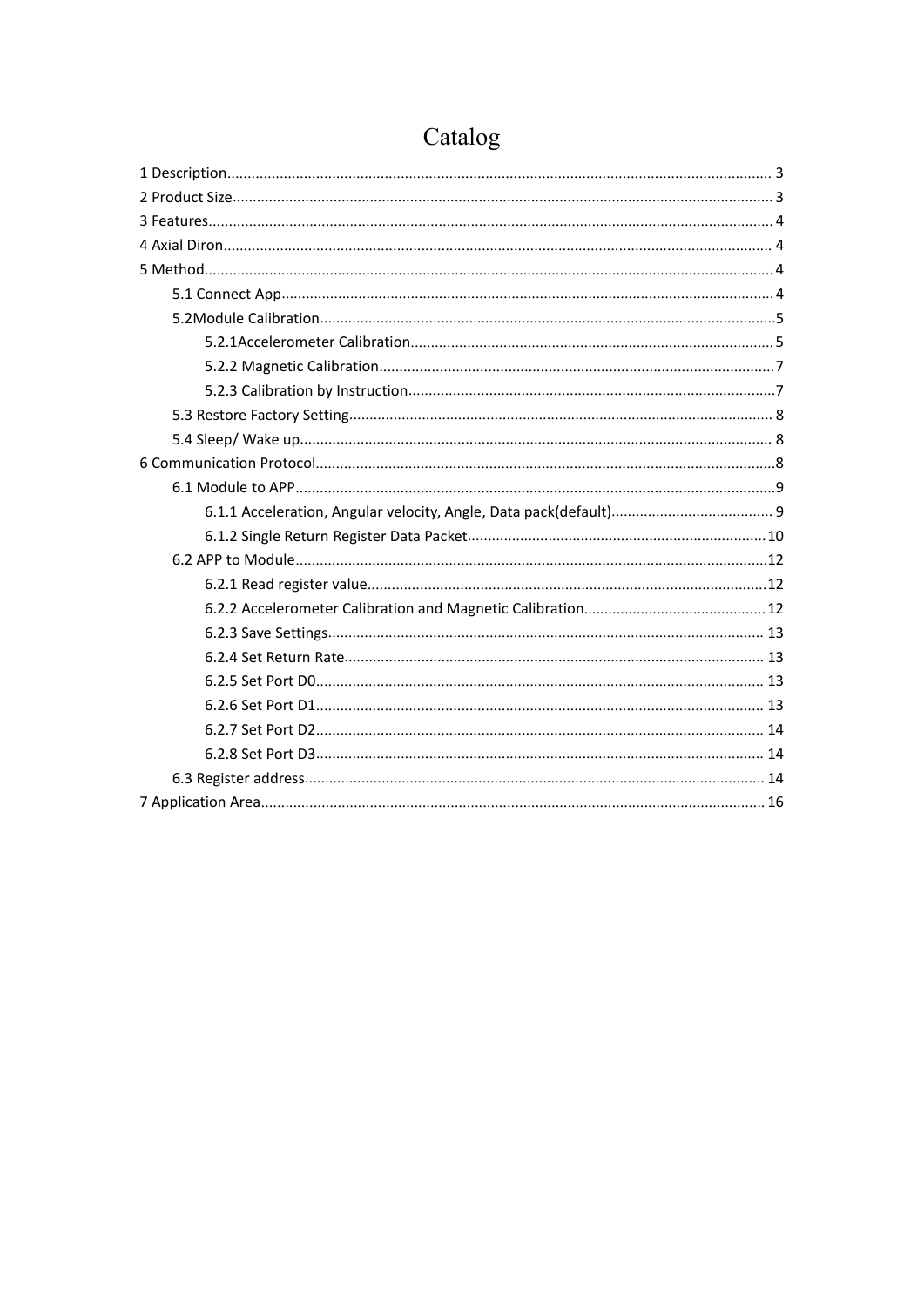### <span id="page-2-0"></span>**1 Description**

 Module integrates high-precision gyroscopes, accelerometer, mpu9250 geomagnetic sensor, high-performance microprocessors and advanced dynamics solves dynamic Kalman filter algorithm to quickly solve the current real-time movement of the module attitude .

 The use of advanced digital filtering technology, can effectively reduce the measurement noise and improve measurement accuracy.

 Integrates gesture solver, with dynamic Kalman filter algorithm, can get the accurate attitude in dynamic environment, attitude measurement precision is up to 0.05 degrees with high stability, performance is even better than some professional Inclinometer!

 $\blacklozenge$  Integrate voltage stabilization circuit, working voltage is 3.3v  $\sim$  5v, pin level compatible 3.3V and 5V embedded system .

 High-performance cortex-M0 core processor runs at up to 48MHz, taking into account low power consumption and high performance.

 $\blacklozenge$  BLE4.0 wireless transmission, transmission stability, distance greater than 10 meters.

◆ Low power consumption, long standby time, self-contained battery.



### <span id="page-2-1"></span>**2 Product Size**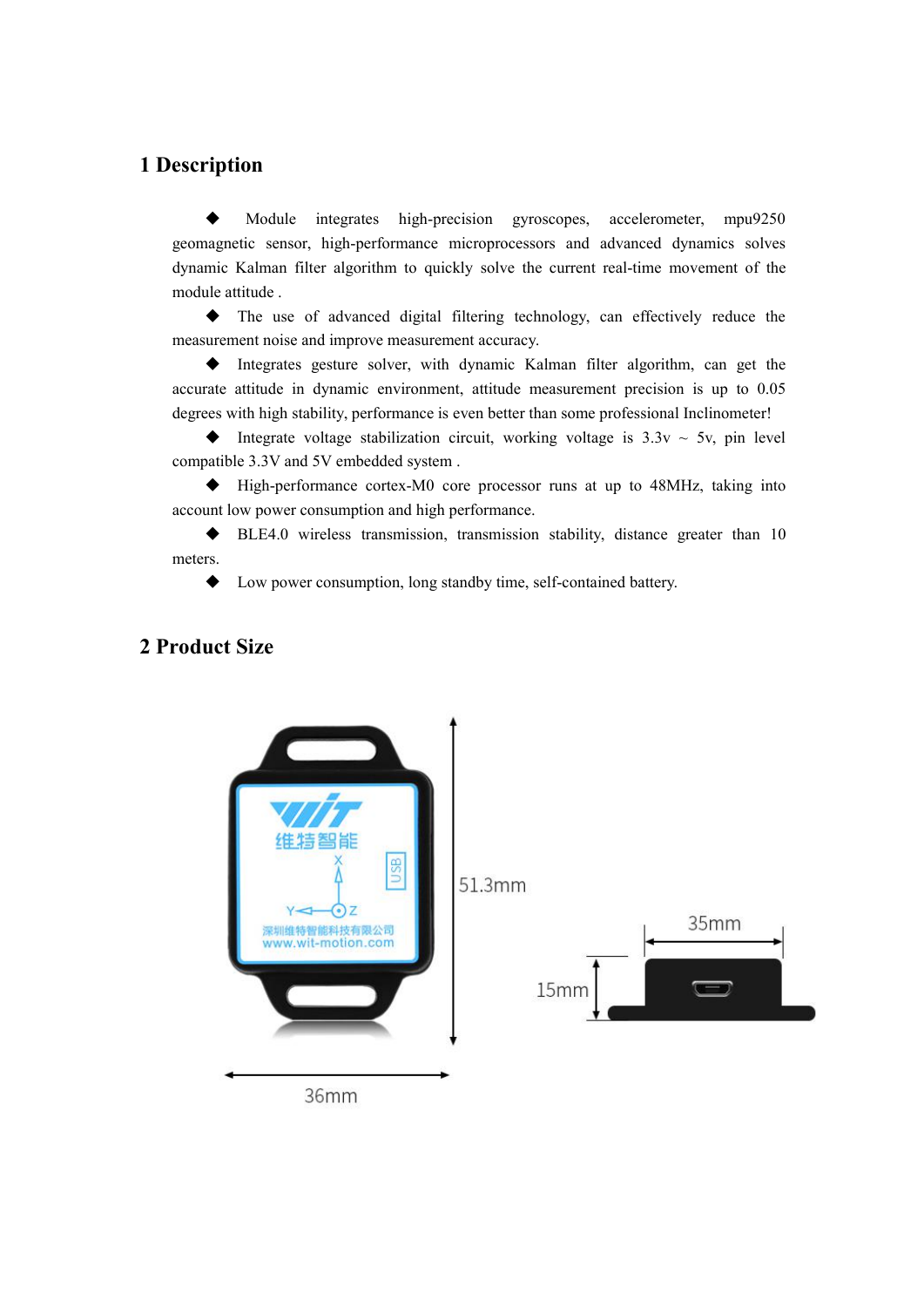### <span id="page-3-0"></span>**3 Features**

- 1、Voltage:3.3V~5V
- 2、Consumption current:<16mA ( normal) Standby current:<0.1mA
- 3、Volume:51.3mm X 36mm X 15mm

```
4、Measuring dimensions:
Acceleration: X Y Z
Angular velocity: X Y Z
Attitude angle:X Y Z
Magnetic field: X Y Z
Atmospheric pressure:YES
```
- 6、Range: Acceleration:  $\pm 16g$ , Angular velocity:  $\pm 2000$  ° / s, Angle:  $X Z \pm 180$  °  $Y \pm 90$  °
- 7、Stability: Acceleration: 0.01g, Angular speed 0.05° / s.
- 8. Attitude measurement stable:  $XY = 0.05^{\circ}$   $Z : 1^{\circ}$
- 9、Data output: Acceleration, Angular velocity, Angle,Magnetic field, Pressure,Height, Port status
- 10、 The data output frequency: 0.1Hz ~50Hz (10Hz default)
- 11、Data Interface: UART(TTL , Baud rate 115200)
- 12, Expansion port function: Analog input  $(0 \sim VCC,$  Digital input, Digital output)
- 13、Bluetooth transmission distance: >10m
- 14、BLE4.0: Support Android /IOS

#### <span id="page-3-1"></span>**4 Axial Diron**

As shown in the figure above, the coordinates of the module are indicated, and the upper is the X-axis, the left is Y axis, the Z axis is perpendicular to the surface of the paper to yourself. The direction of rotation is defined by the right hand rule. that is, the thumb of the right hand is pointed to the axial direction, and the four is the direction of the bending of the right hand.

### <span id="page-3-2"></span>**5 Method**

### <span id="page-3-3"></span>**5.1 Connect App**

1.Connect USB-micro data line (Ignore when the battery is powered)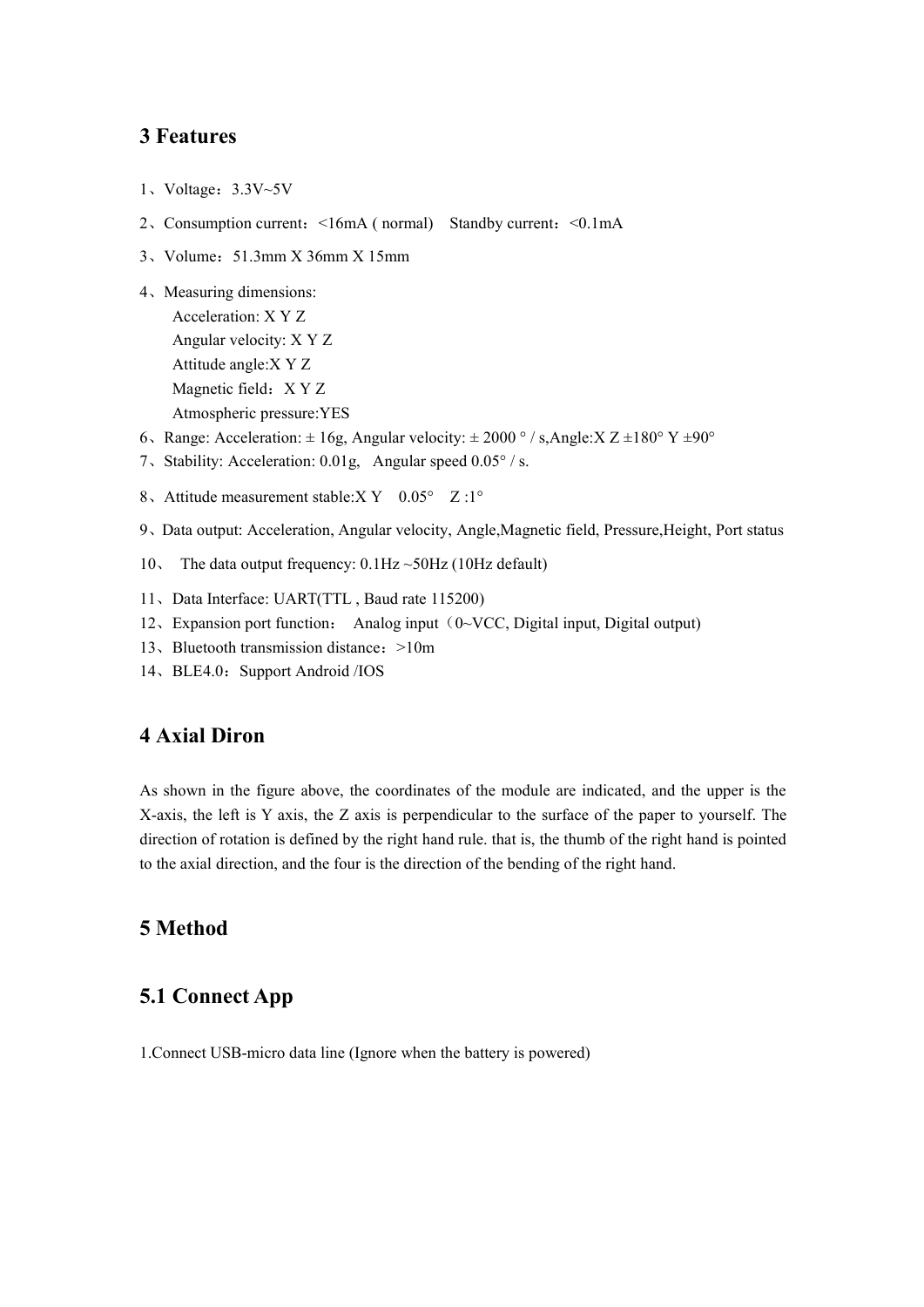

2、Turn on the phone APP, click "scan" and then search the Bluetooth which is called WT901BLE.

| 中国电信                                   | <b>*IDI 今 細盟 98% ■■ 早上8:50</b> |
|----------------------------------------|--------------------------------|
| <b>Wir BLE Device Scan</b>             | 扫描                             |
| Unknown device<br>33:FC:C8:A1:EB:93    |                                |
| Unknown device<br>E1:BD:56:0D:B7:BE    |                                |
| Magikare RSSI:-93<br>DF:52:33:7B:68:5F |                                |
| nut RSSI:-80<br>C1:6F:A6:FF:93:43      |                                |
| Magikare RSSI:-87<br>E7:98:43:50:24:14 |                                |
| WT901BLE RSSI:-92<br>D9:E0:A3:0C:34:B4 |                                |
|                                        |                                |
|                                        |                                |
|                                        |                                |
|                                        |                                |
|                                        |                                |
| ⊲                                      |                                |

3、Click the Bluetooth and then you can get the data.

### <span id="page-4-0"></span>**5.2Module Calibration**

The module need to be calibrated before the module is used. The calibration of WT901BLECL includes accelerometer calibration and magnetic calibration.

### <span id="page-4-1"></span>**5.2.1Accelerometer Calibration**

The accelerometer calibration is used to remove the zero bias of the accelerometer. When the sensor is out of the factory, there will be different degrees of bias error. After manual calibration, the measurement will be accurate.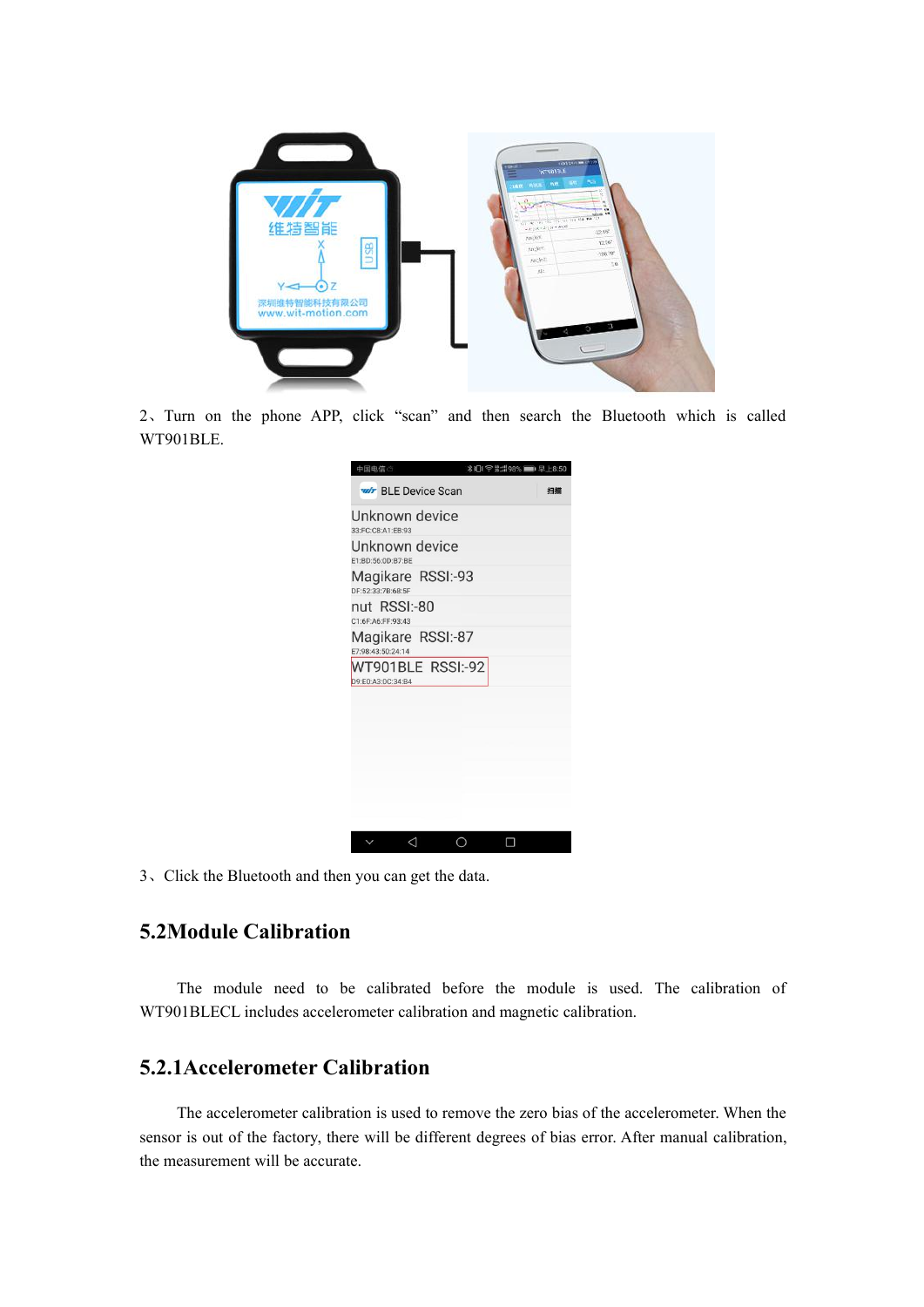1、Methods as below: Firstly keep the module horizontally stationary, click "Acceleration", after 1~2s the acceleration X Y Z value will at 0 0 1. X Y angle:  $0^{\circ}$  . After calibration the value will be accurate.

| 中国移动<br>$\bullet$ $\bullet$ $\bullet$ $\bullet$ |      | ∦♡めゑ"┉ "┉ 50 下午3:31 |
|-------------------------------------------------|------|---------------------|
| Set                                             | 1BLE | Record              |
| Acc Cali                                        | LE   | <b>MAG</b><br>P     |
| Acc Cali L                                      |      |                     |
| Acc Cali R                                      |      |                     |
| MagCali                                         |      |                     |
| D <sub>0</sub>                                  |      | 0.0                 |
| D <sub>1</sub>                                  |      | 0.0                 |
| D <sub>2</sub>                                  |      | 0.0                 |
| D <sub>3</sub>                                  |      | 0.0                 |
| Rate                                            |      |                     |
| Resume                                          |      |                     |
|                                                 |      |                     |
|                                                 |      |                     |
|                                                 |      |                     |

2、Accelerometer Calibration L, Accelerometer Calibration R

In the case that the surface is not very flat, and the data is still in error after the calibration, the calibration L and R can be used for re-calibration. Methods as below:

The module is still at left, click on the calibration L, 2S after and then put the module to the right and click on the calibration R, so that the X Y-axis angle is accurate when used after two calibrations.

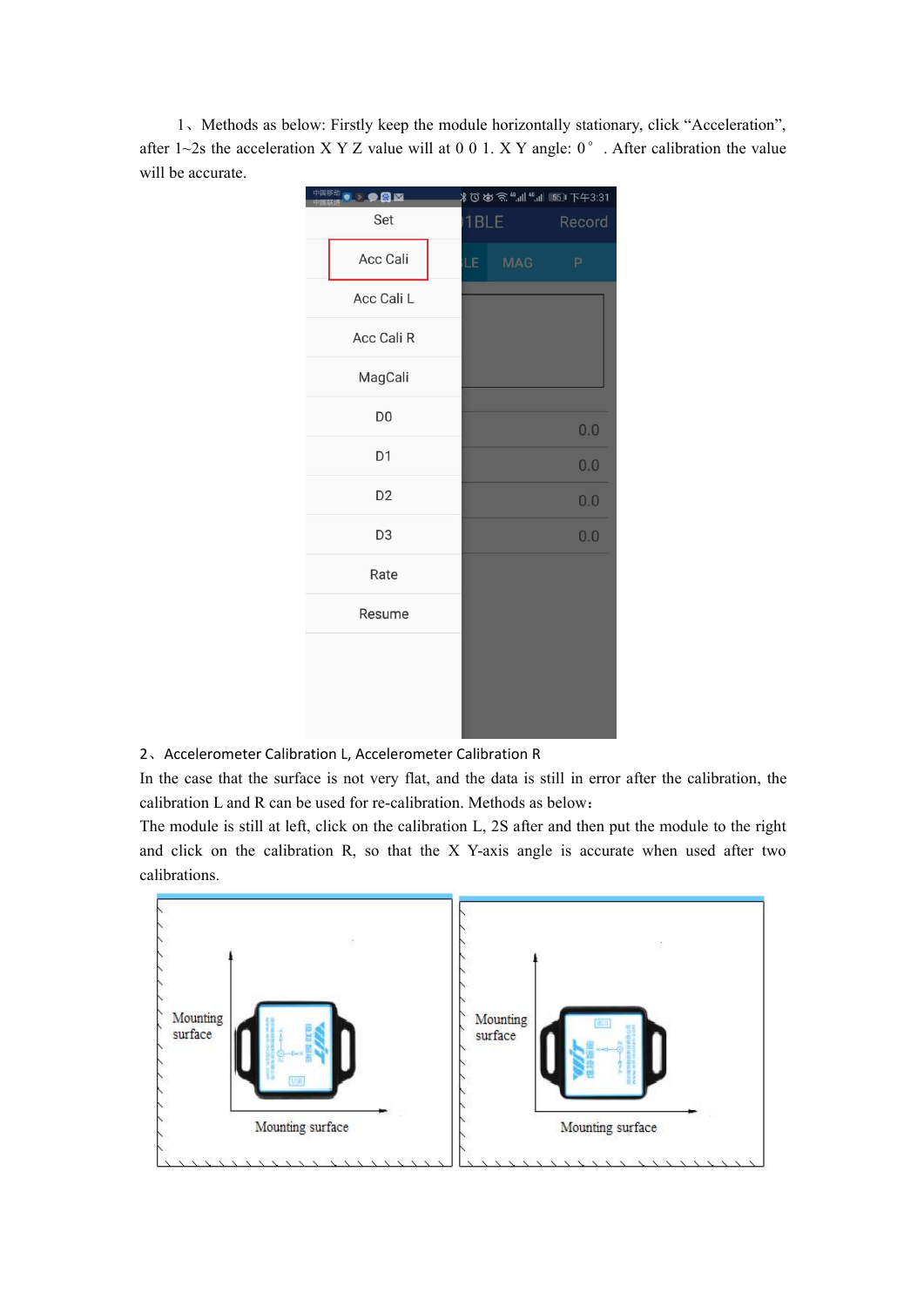#### <span id="page-6-0"></span>**5.2.2 Magnetic Calibration**

Magnetic field calibration is used to remove the magnetic field sensor's zero offset. Usually, the magnetic field sensor will have a large zero error when it is manufactured. If it is not calibrated, it will bring about a large measurement error and affect the accuracy of the Z-axis angle measurement of the heading angle.

Calibration methods as follow:

1. When calibrating, first connect the module and the computer, and place the module in a place far away from the disturbing magnetic field (ie, more than 20 CM away from magnets and iron, etc.), and then open the upper computer software.

2. Click the "Magnetic Field Calibration" and rotate 360° around the X axis of the module ( you can rotate around the Y axis or the Z axis first). Rotate a few turns, then turn  $360^\circ$  around the Y axis. Then turn  $360^{\circ}$  around the Z axis, then turn a few turns at random, then click the "Finish" to complete the calibration.

| <sup>中国移动</sup> ●◎今●◎… | *30める"" 11, "" 11, 图 中午11:17 |        | 中国移动●図今●日…     |                   |        |
|------------------------|------------------------------|--------|----------------|-------------------|--------|
| Set                    | 1BLE                         | Record | Set            | 1BLE              | Record |
| Acc Cali               | <b>MAG</b><br>LE             | P      | Acc Cali       | <b>MAG</b><br>LE. | P      |
| Acc Cali L             |                              |        | Acc Cali L     |                   |        |
| Acc Cali R             |                              |        | Acc Cali R     |                   |        |
| MagCali                |                              |        | Finish         |                   |        |
| D <sub>0</sub>         |                              | 0.0    | D <sub>0</sub> |                   | 0.0    |
| D <sub>1</sub>         |                              | 0.0    | D <sub>1</sub> |                   | 0.0    |
| D <sub>2</sub>         |                              | 0.0    | D <sub>2</sub> |                   | 0.0    |
| D <sub>3</sub>         |                              | 0.0    | D <sub>3</sub> |                   | 0.0    |
| Rate                   |                              |        | Rate           |                   |        |
| Resume                 |                              |        | Resume         |                   |        |
|                        |                              |        |                |                   |        |
|                        |                              |        |                |                   |        |

Note: The data displayed on the APP will not change when the calibration is completed. After the calibration is completed, the data will continue to be transmitted back. When the calibration is added, the module should be stationary. When the magnetic field is calibrated and used, it must be kept away from the magnetic field interference.

#### <span id="page-6-1"></span>**5.2.3 Calibration by Instruction**

1.Instruct Accelerometer Calibration:

First keep the module horizontal and still, send the instruction: FF AA 01 01 00, after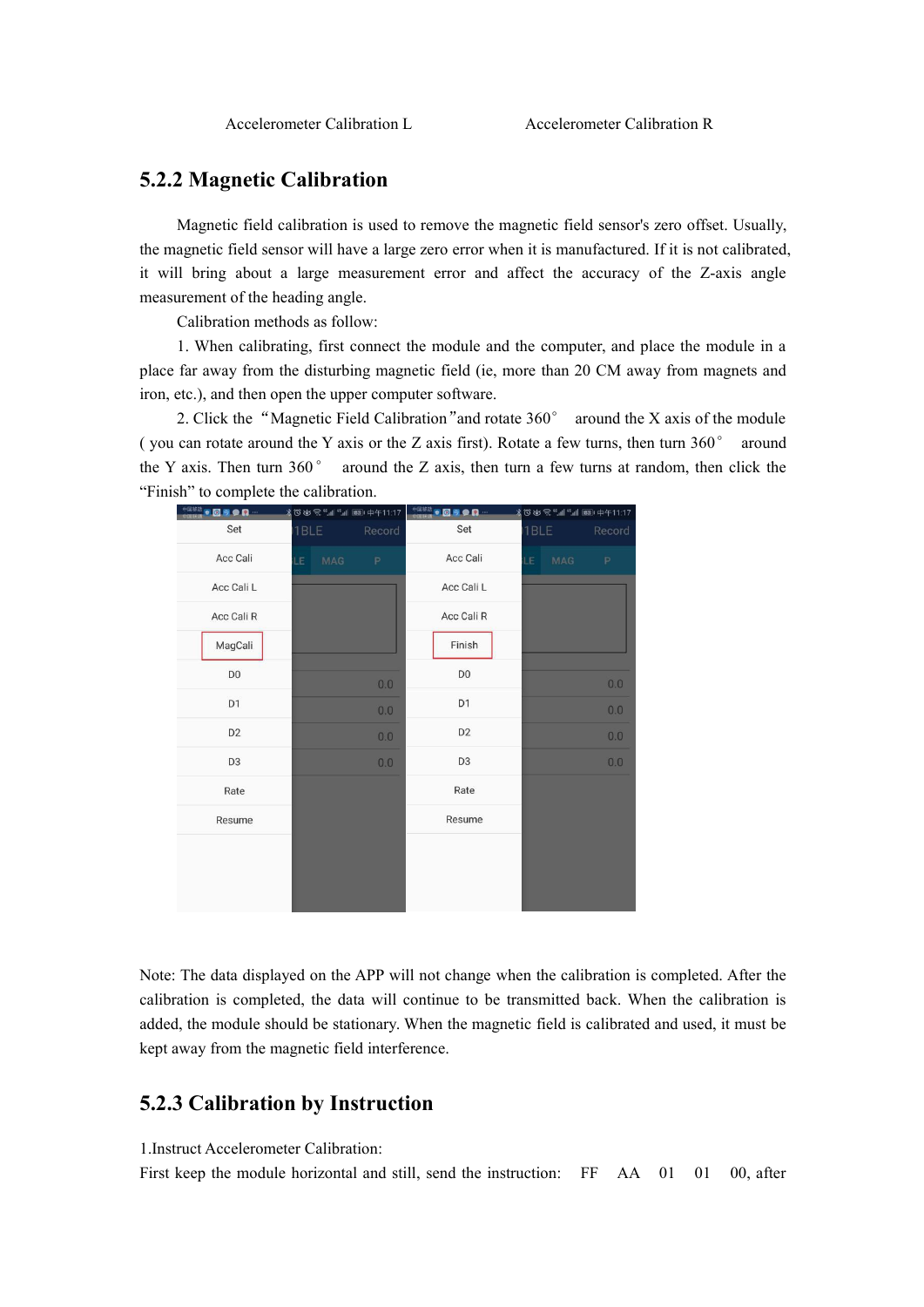$1~2$ s the acceleration X Y Z value will at 0 0 1. X Y angle: 0°. After calibration the value will be accurate.

2. Accelerometer Calibration L/R:

Keep the module is still at left, send the instruction L: FF AA 01 05 00

After 2s, turn the module to the right side and send the instruction R: FF AA 01 06 00

Calibrate two times the data will be accurate.

3. Instruct Magnetic Calibration:

When calibrating, place the module in a place far away from the disturbing magnetic field (ie, more than 20 CM away from magnets and iron, etc.). Send the instruction: FF AA 01 07 00 Rotate  $360^\circ$  around the X axis of the module (you can rotate around the Y axis or the Z axis first). Rotate a few turns, then turn 360° around the Y axis. Then turn 360° around the Z axis, then turn a few turns at random, then click the "Finish" to complete the calibration.

Send the instruction: FF AA 01 00 00 to finish the calibration. Send the instruction: FF AA 00 00 00 to save the Configuration.

#### <span id="page-7-0"></span>**5.3 Restore Factory Setting**

Method: After connecting the WT901BLECL and APP via Bluetooth, click the "Resume" .Reconnect the module after recovery.

#### <span id="page-7-1"></span>**5.4 Sleep/ Wake up**

Enter the sleep mode right two methods. One is to disconnect the Bluetooth connection directly, and the module will go directly to sleep mode. The other is to send a serial port command, the instruction content is 5 hexadecimal data: 0xff 0xaa 0x67 0x01 0x00

There are two ways to wake up the module. One is to directly search for and connect to Bluetooth. The module will wake up automatically and start working. The other is wake-up from the serial port. Any serial port command can be sent to wake up the module.

### <span id="page-7-2"></span>**6 Communication Protocol**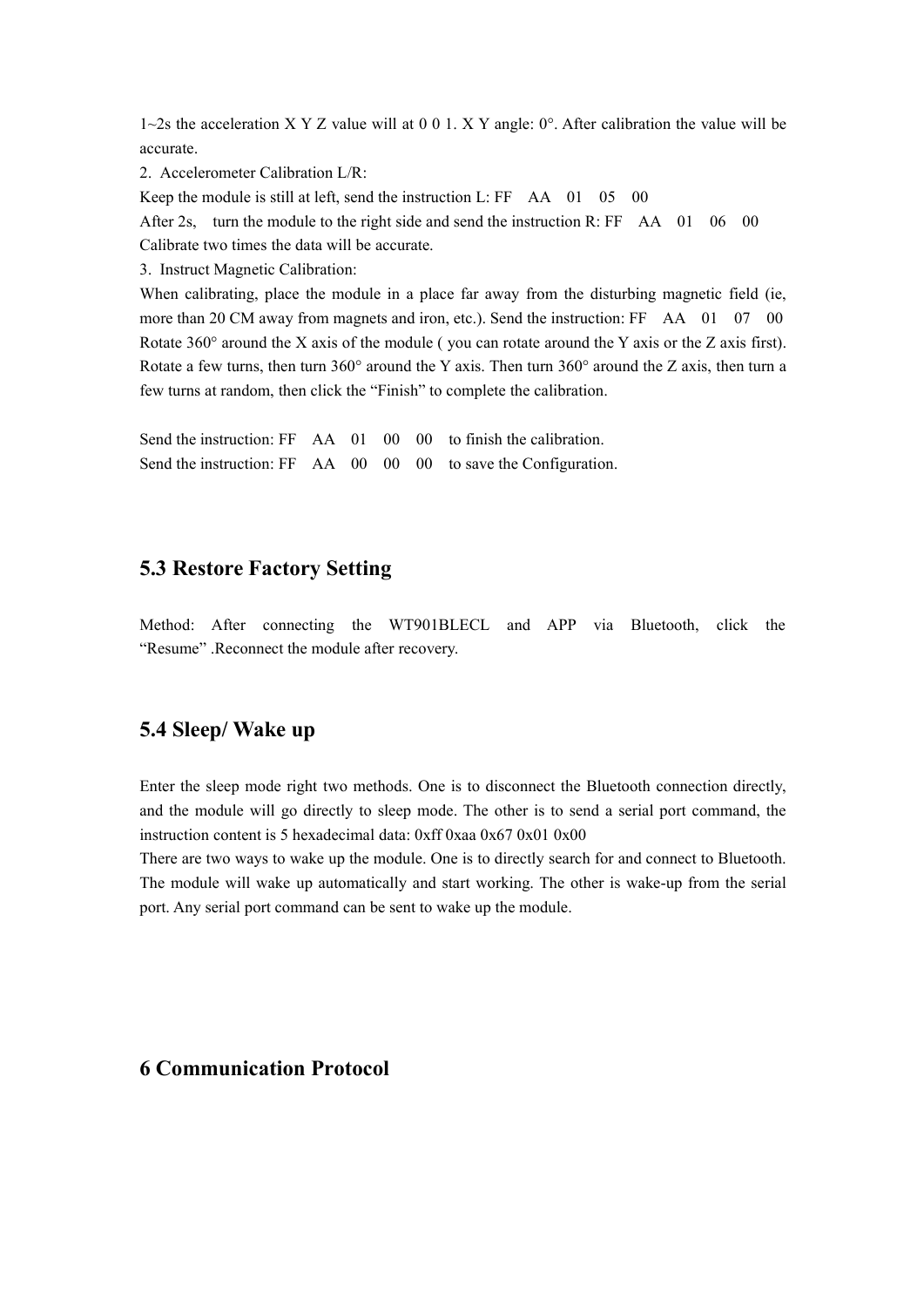### <span id="page-8-0"></span>**6.1 Module to APP**

Module upload Flag=0x61 (Angle,Angular velocity, Acceleration) data default.

Flag=0x71(Magnetic field, Air pressure and altitude, Port status) need to send the corresponding register instruction.

Bluetooth upload data: Bluetooth uploads up to 20 bytes per data.

### <span id="page-8-1"></span>**6.1.1 Acceleration, Angular velocity, Angle, Data pack(default)**

| Packet | Flag  | bit | axL  | axH  | <br>YawL | YawH |
|--------|-------|-----|------|------|----------|------|
| header | 1Byte |     |      |      |          |      |
| 1Byte  |       |     |      |      |          |      |
| 0x55   | Flag  |     | 0xNN | 0xNN | <br>0xNN | 0xNN |

Note: 0xNN is a accurate value you received. Data return sequence: Acceleration X Y Z Angular velocity X Y Z Angle X Y Z , low byte first, high byte last.

| 0x55   | Packet header                  |
|--------|--------------------------------|
| 0x61   | Flag bit                       |
| axL    | X Acceleration low 8 byte      |
| axH    | X Acceleration high 8 byte     |
| ayL    | Y Acceleration low 8 byte      |
| ayH    | Y Acceleration high 8 byte     |
| azL    | Z Acceleration low 8 byte      |
| azH    | Z Acceleration high 8 byte     |
| wxL    | X Angular velocity low 8 byte  |
| wxH    | X Angular velocity high 8 byte |
| wyL    | Y Angular velocity low 8 byte  |
| wyH    | Y Angular velocity high 8 byte |
| wzL    | Z Angular velocity low 8 byte  |
| wzH    | Z Angular velocity high 8 byte |
| RollL  | X Angle low 8 byte             |
| RollH  | X Angle high 8 byte            |
| PitchL | Y Angle low 8 byte             |
| PitchH | Y Angle high 8 byte            |
| YawL   | Z Angle low 8 byte             |
| YawH   | Z Angle high 8 byte            |

 $Flag = 0x61 Data content: 18Byte is Acceleration, Angular velocity, Angle.$ 

Acceleration calculation method: Unit: g

 $a_x=(axH<8)|axL|/32768*16g(g)$  is Gravity acceleration, 9.8m/s<sup>2</sup>)

ay=((ayH<<8)|ayL)/32768\*16g(g is Gravity acceleration, 9.8m/s <sup>2</sup>)

a<sub>z</sub>=((azH<<8)|azL)/32768\*16g(g is Gravity acceleration, 9.8m/s<sup>2</sup>)

Calculation method: Unit: °/s

 $w_x=(wxH<8)|wxL)/32768*2000(^{\circ}/s)$ 

 $w_y = ((wyH << 8)|wyL)/32768*2000(°/s))$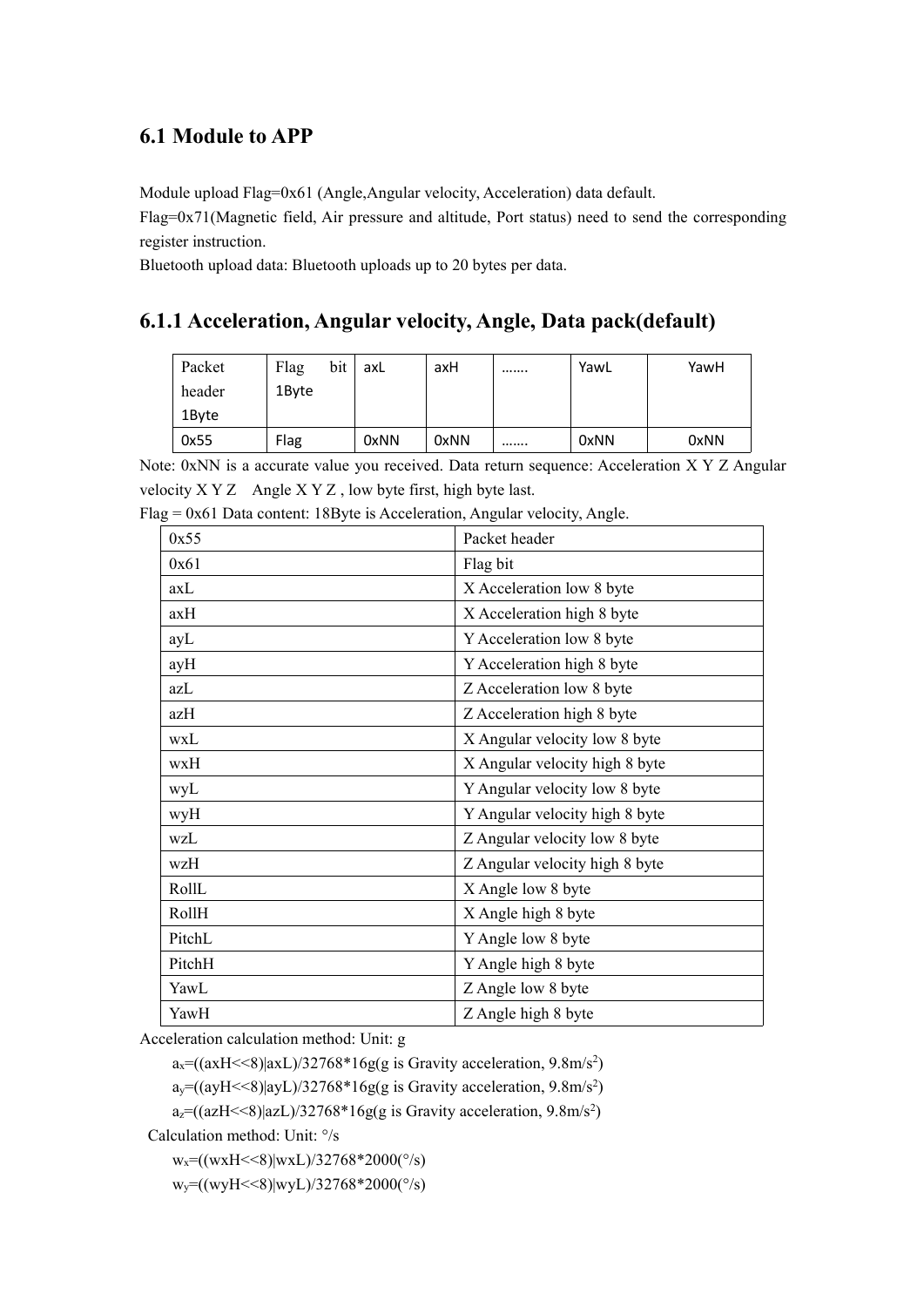```
w_z = ((wzH << 8)|wzL)/32768*2000(°/s))
```
Calculation method: Unit: °

```
Roll (x axis) Roll=((RollH<<8)|RollL)/32768*180(°)
```

```
Pitch(y \text{ axis}) Pitch=((PitchH\leq8)|PitchL)/32768*180(°)
```

```
Yaw angle (z axis) Yaw=((YawH <<8)|YawL/32768*180(°)
```
Note:

- 1. Attitude angle use the coordinate system for the Northeast sky coordinate system, the X axis is East,the Y axis is North, Z axis toward sky. Euler coordinate system rotation sequence defined attitude is  $z-y-x$ , first rotates around the Z axis. Then, around the Y axis, and then around the X axis.
- 2. In fact, the rotation sequence is Z-Y-X, the range of pitch angle (Y axis) is only  $\pm 90$ degrees, when the pitch angle (Y axis) is bigger than 90 degrees and the pitch angle (Y axis) will become less than 90 degrees. At the same time, the Roll Angle $(X \text{ axis})$  will become larger than 180 degree. Please search on Google about more information of Euler angle and attitude information.
- 3. Since the three axis are coupled, the angle will be independent only when the angle is small. It will be dependent of the three angle when the angle islarge when the attitude angle change, such as when the X axis close to 90 degrees, even if the attitude angle around the X axis, Y axis angle will have a big change, which is the inherent characteristics of the Euler angle.

Explanation:

1. The data is sent in hexadecimal format, not ASCII code.

2. Each data is transmitted in descending order of high byte and high byte, and the two are combined into one signed short type of data.

X axis acceleration data Ax: AxL is low byte, AxH is high byte, conversion method as below:

Presume Data is a real data, DataH is high byte, DataL is low byte, so: Data=((short)DataH<<8)|DataL. Please note that DataH need to transform a signed short type of data and then shift. The Data type has a signed short type, so that it display negative number.

### <span id="page-9-0"></span>**6.1.2 Single Return Register Data Packet**

Single Return Data Packet need to send register instruction first:

| FF AA 27 XX 00                                                                      |                      |
|-------------------------------------------------------------------------------------|----------------------|
| --XX is register number. The register number please refer to 7.3. Example as below: |                      |
| <b>Function</b>                                                                     | Instruction          |
| Read magnetic field                                                                 | AA 27 3A 00<br>FF.   |
| Read air pressure and altitude                                                      | AA 27 45 00<br>FF.   |
| Read port status                                                                    | AA 27 41 00<br>FF.   |
| Read quaternion                                                                     | AA 27 51 00<br>FF    |
| Read temperature                                                                    | AA 27 40<br>FF<br>00 |

After send instruction, the module turn back a data packet  $0x550x71$ . There are register address and 7 registers data (Fixed upload 8 registers). Return data format as below:

Start register(2 byte) + register data(16 byte, 8 registers)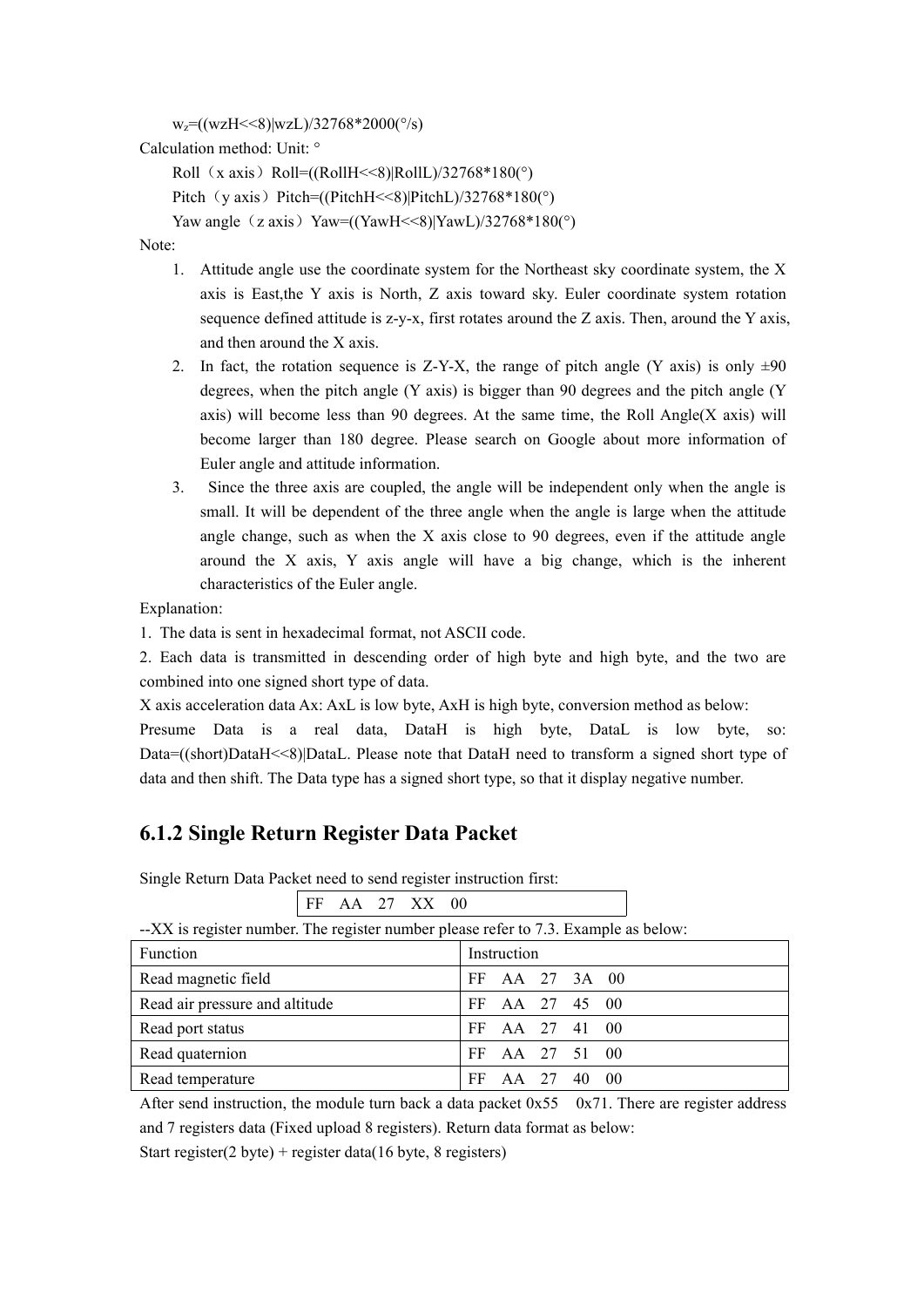|        |      | <b>Start</b> | Start    | Start(No.1) | Start(No.1)  | $\cdots$      | No.8        | No.8         |
|--------|------|--------------|----------|-------------|--------------|---------------|-------------|--------------|
| Packet | Sign | register     | register | register    | register     | $\cdot \cdot$ | register    | register     |
| header |      | low          | high     | data<br>low | high<br>data |               | data<br>low | high<br>data |
|        |      | byte         | byte     | byte        | byte         |               | byte        | byte         |
| 0x55   | 0x71 | RegL         | RegH     | 0xNN        | 0xNN         | $\cdots$      | 0xNN        | 0xNN         |
|        |      |              |          |             |              | $\ddotsc$     |             |              |

Note: 0xNN is a accurate value, low byte first, high byte last.

#### 1. Magnetic field output

|  | 0x71 | $0x^2$ | <b>)x00</b><br>$\mathbf{a}$ | HxL | JvL<br>TIVIT | Hv<br>/ ⊥<br> | HvF<br>,<br> | ┚┙<br><b>TIZL</b> | ----- |  |
|--|------|--------|-----------------------------|-----|--------------|---------------|--------------|-------------------|-------|--|
|--|------|--------|-----------------------------|-----|--------------|---------------|--------------|-------------------|-------|--|

Calculated formular: Unit: mG

Magnetic field  $(x axis)$  Hx= $(( HxH<8)$ | HxL)

Magnetic field (y axis) Hy= $((\text{HyH} \ll 8) | \text{HyL})$ 

Magnetic field  $(z \text{ axis})$  Hz =(( HzH <<8)| HzL)

EX: Send instruction to read magnetic field in APP: FF AA 27 3A 00 (Please refer to 7.2.8) The module return data to APP: 55 71 3A 00 68 01 69 00 7A 00 00 00 00 00 00 00 00 00 00 00 Total: 20 bytes.

Calculate the no.5 to no.10 bytes as described above, magnetic field  $x=360$ ,  $y=105$ ,  $z=122$ 

2. Air pressure and altitude output

Calculated formular:

Air pressure  $P = ((P3 \le 24) | (P2 \le 16) | (P1 \le 8) | P0 (Pa)$ 

Atitude output  $H = ((H3 \le 24) | (H2 \le 16) | (H1 \le 8) | H0 \text{ (cm)}$ 

EX: Send instruction to read Air pressure and altitude data in APP: FF AA 27 45 00 (Please refer to 7.2.8) The module return data to APP: 55 71 45 00 E2 88 01 00 56 18 00 00 00 00 00 00 00 00 00 00 Total: 20 bytes.

Calculate the no.5 to no.12 bytes as described above,  $p=100578$  pa,  $H=6230$  cm

#### 3. Port status data output

| 0x55                 | 0x7 <sup>1</sup> | 0x41 | 0x00 | D <sub>0</sub> L | DOH | D1L | D1H | D <sub>2</sub> L | D2H | D3L | D <sub>3H</sub> |  |
|----------------------|------------------|------|------|------------------|-----|-----|-----|------------------|-----|-----|-----------------|--|
| Calculated formular: |                  |      |      |                  |     |     |     |                  |     |     |                 |  |

 $D0 = (D0H << 8)$ | D0L

 $D1 = (D1H \le 8)$ |  $D1L$ 

 $D2 = (D2H \le 8) D2L$ 

 $D3 = (D3H \leq S) | D3L$ 

Explanation:

When the port mode is set to analog input, the port status data represents the analog voltage. The actual voltage is calculated according to the following formula:

 $U=DxStatus/1024*U_{\text{vec}}$ 

 $U_{\text{vec}}$  is chip supply voltage, there is LDO in it, If the module supply voltage  $> 3.5V$ ,  $U_{\text{vec}}$  is 3.3V. If the module supply voltage  $\leq 3.5V$ , U<sub>vcc</sub>=voltage-0.2V.

When the port mode is set to digital input, the port status data indicates the digital level status of the port, with a high level of 1 and a low level of 0.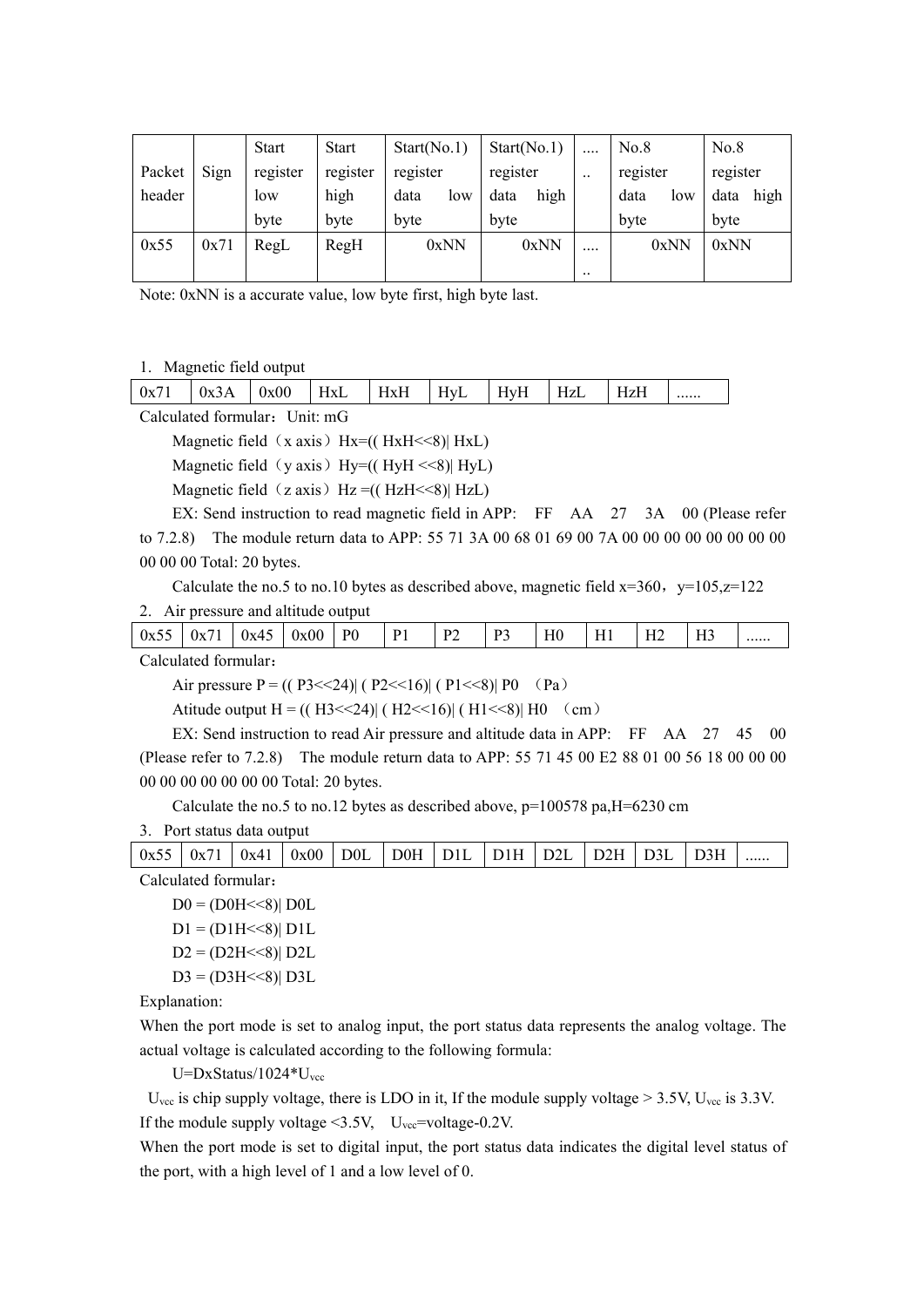The port status data is 1 when the port mode is set to high output mode.

The port status data bit is 0 when the port mode is set to low output mode.

4, Quaternion output

|                                                 | 0x55                                  | 0x71      | 0x51 | 0x00 | Q <sub>0</sub> L | Q0H | Q1L  | Q1H | Q2L | Q2H | Q3L | Q <sub>3H</sub> |  |
|-------------------------------------------------|---------------------------------------|-----------|------|------|------------------|-----|------|-----|-----|-----|-----|-----------------|--|
|                                                 | Calculated formular:                  |           |      |      |                  |     |      |     |     |     |     |                 |  |
|                                                 | $Q0=( (Q0H<<8)   Q0L)/32768$          |           |      |      |                  |     |      |     |     |     |     |                 |  |
|                                                 | $Q1=(Q1H<<8) Q1L)/32768$              |           |      |      |                  |     |      |     |     |     |     |                 |  |
|                                                 | $Q2=(\frac{Q2H}{8}) Q2L\rangle/32768$ |           |      |      |                  |     |      |     |     |     |     |                 |  |
|                                                 | $Q3=( (Q3H<8)   Q3L)/32768$           |           |      |      |                  |     |      |     |     |     |     |                 |  |
|                                                 |                                       | Checksum: |      |      |                  |     |      |     |     |     |     |                 |  |
| Sum=0x55+0x59+Q0L+Q0H+Q1L +Q1H +Q2L+Q2H+Q3L+Q3H |                                       |           |      |      |                  |     |      |     |     |     |     |                 |  |
|                                                 | Temperature output<br>4.              |           |      |      |                  |     |      |     |     |     |     |                 |  |
|                                                 | 0x55                                  |           | 0x71 |      | 0x40             |     | 0x00 | TL  |     | TH  |     |                 |  |

Calculated formular:

T= $(TH<<8)|TL$ ) /100 °C

### <span id="page-11-0"></span>**6.2 APP to Module**

Send instruction:

#### <span id="page-11-1"></span>**6.2.1 Read register value**

| FЕ<br><b>.</b> |  |  | . | 00 | Read register value |
|----------------|--|--|---|----|---------------------|
|----------------|--|--|---|----|---------------------|

--XX is register.

EX: Read magnetic field: FF AA 27 3A 00 Read air pressure and altitude: FF AA 27 45 00 Read port status: FF AA 27 41 00 Read quaternion: FF AA 27 51 00 Read temperature: FF AA 27 40 00

After send instruction, the module turn back a data packet  $0x55$  0x71. There are register address and 7 registers data (Fixed upload 8 registers). Return data format please refer to 7.1.2.

### <span id="page-11-2"></span>**6.2.2 Accelerometer Calibration and Magnetic Calibration**

|     | FF AA 01 01 00 |  | Accelerometer Calibration          |
|-----|----------------|--|------------------------------------|
| FF. | AA 01 05 00    |  | Accelerometer Calibration L        |
|     | FF AA 01 06 00 |  | Accelerometer Calibration R        |
| FF  | AA 01 07 00    |  | Magnetic Calibration               |
| -FF | AA 01 00 00    |  | <b>Magnetic Calibration Finish</b> |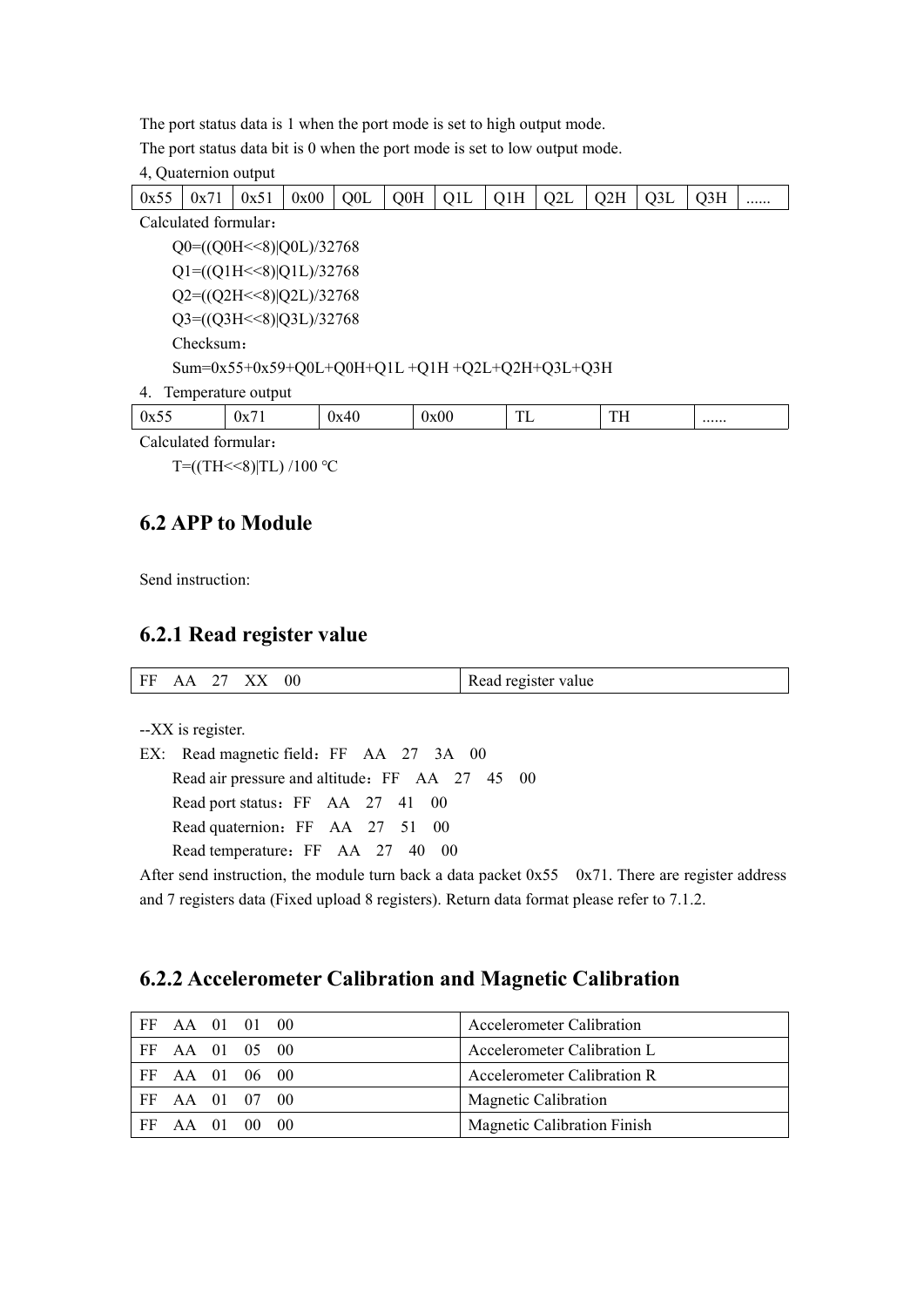# <span id="page-12-0"></span>**6.2.3 Save Settings**

| FF | AA                             | 00 | 00 | Save Settings |
|----|--------------------------------|----|----|---------------|
|    | $\alpha$ it $\pi$ and $\alpha$ |    |    |               |

SAVE: Set

0: Save current configuration

1: Restore default configuration and save

### <span id="page-12-1"></span>**6.2.4 Set Return Rate**

| FF        | AA 03 RATE 00          | Set return rate |  |  |  |  |  |  |
|-----------|------------------------|-----------------|--|--|--|--|--|--|
|           | RATE: return rate      |                 |  |  |  |  |  |  |
|           | 0x01: 0.1Hz            |                 |  |  |  |  |  |  |
|           | 0x02: 0.5Hz            |                 |  |  |  |  |  |  |
| 0x03:1Hz  |                        |                 |  |  |  |  |  |  |
| 0x04:2Hz  |                        |                 |  |  |  |  |  |  |
| 0x05: 5Hz |                        |                 |  |  |  |  |  |  |
|           | $0x06: 10Hz$ (default) |                 |  |  |  |  |  |  |
|           | 0x07: 20Hz             |                 |  |  |  |  |  |  |
|           | 0x08:50Hz              |                 |  |  |  |  |  |  |
|           | 0x09:100Hz             |                 |  |  |  |  |  |  |
|           |                        |                 |  |  |  |  |  |  |

### <span id="page-12-2"></span>**6.2.5 Set Port D0**

| FF AA 0E D0MODE 00                 | Set port D0 |
|------------------------------------|-------------|
| DOMODE: DO                         |             |
| $0x00$ : Analog input (default)    |             |
| $0x01$ : Digital input             |             |
| $0x02$ : Output digital high level |             |
| $0x03$ : Output digital low level  |             |
|                                    |             |

### <span id="page-12-3"></span>**6.2.6 Set Port D1**

| FF AA OF D1MODE 00                 | Set port D1 |
|------------------------------------|-------------|
| DIMODE: D1                         |             |
| $0x00$ : Analog input (default)    |             |
| $0x01$ : Digital input             |             |
| $0x02$ : Output digital high level |             |
| $0x03$ : Output digital low level  |             |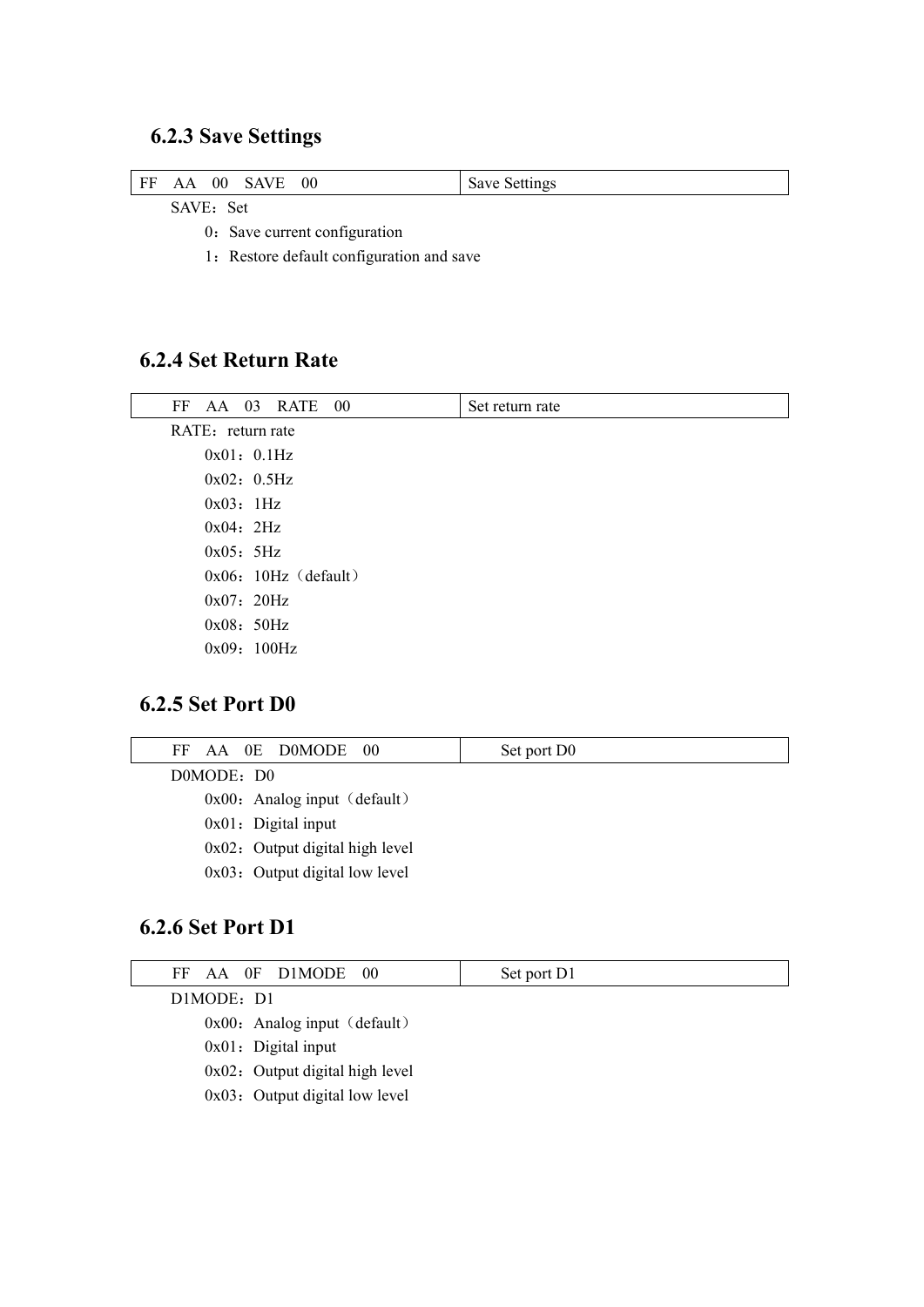### <span id="page-13-0"></span>**6.2.7 Set Port D2**

| AA 10 D2MODE 00<br>FF              | Set port D <sub>2</sub> |  |  |  |  |  |
|------------------------------------|-------------------------|--|--|--|--|--|
| D2MODE: D2                         |                         |  |  |  |  |  |
| $0x00$ : Analog input (default)    |                         |  |  |  |  |  |
| $0x01$ : Digital input             |                         |  |  |  |  |  |
| $0x02$ : Output digital high level |                         |  |  |  |  |  |
| 0x03: Output digital low level     |                         |  |  |  |  |  |
|                                    |                         |  |  |  |  |  |
| 6.2.8 Set Port D3                  |                         |  |  |  |  |  |

<span id="page-13-1"></span>

| FF AA 11 D3MODE 00                                      | Set port D3 |
|---------------------------------------------------------|-------------|
| D3MODE: D3                                              |             |
| $\sim$ $\sim$ $\sim$ $\sim$ $\sim$ $\sim$ $\sim$ $\sim$ |             |

 $0x00$ : Analog input (default)

0x01: Digital input

 $0x02$ : Output digital high level

0x03: Output digital low level

Note: After the above settings are completed, you must send a save command to save.

# <span id="page-13-2"></span>**6.3 Register address**

| Address | Symbol              | Mean                           |
|---------|---------------------|--------------------------------|
| 0x00    | <b>SAVE</b>         | Save current configuration     |
| 0x01    | <b>CALSW</b>        | Calibration                    |
| 0x02    | <b>KEEP</b>         |                                |
| 0x03    | <b>RATE</b>         | Return rate                    |
| 0x04    | <b>BAUD</b>         | <b>UART</b> Baud rate          |
| 0x05    | <b>AXOFFSET</b>     | X Acceleration zero offset     |
| 0x06    | <b>AYOFFSET</b>     | Y Acceleration zero offset     |
| 0x07    | <b>AZOFFSET</b>     | Z Acceleration zero offset     |
| 0x08    | <b>GXOFFSET</b>     | X Angular velocity zero offset |
| 0x09    | <b>GYOFFSET</b>     | Y Angular velocity zero offset |
| 0x0a    | <b>GZOFFSET</b>     | Z Angular velocity zero offset |
| 0x0b    | <b>HXOFFSET</b>     | X Magnetic field zero offset   |
| 0x0c    | <b>HYOFFSET</b>     | Y Magnetic field zero offset   |
| 0x0d    | <b>HZOFFSET</b>     | Z Magnetic field zero offset   |
| 0x0e    | <b>D0MODE</b>       | D <sub>0</sub>                 |
| 0x0f    | D1MODE              | D <sub>1</sub>                 |
| 0x10    | D <sub>2</sub> MODE | D <sub>2</sub>                 |
| 0x11    | D3MODE              | D <sub>3</sub>                 |
| 0x12    | <b>KEEP</b>         |                                |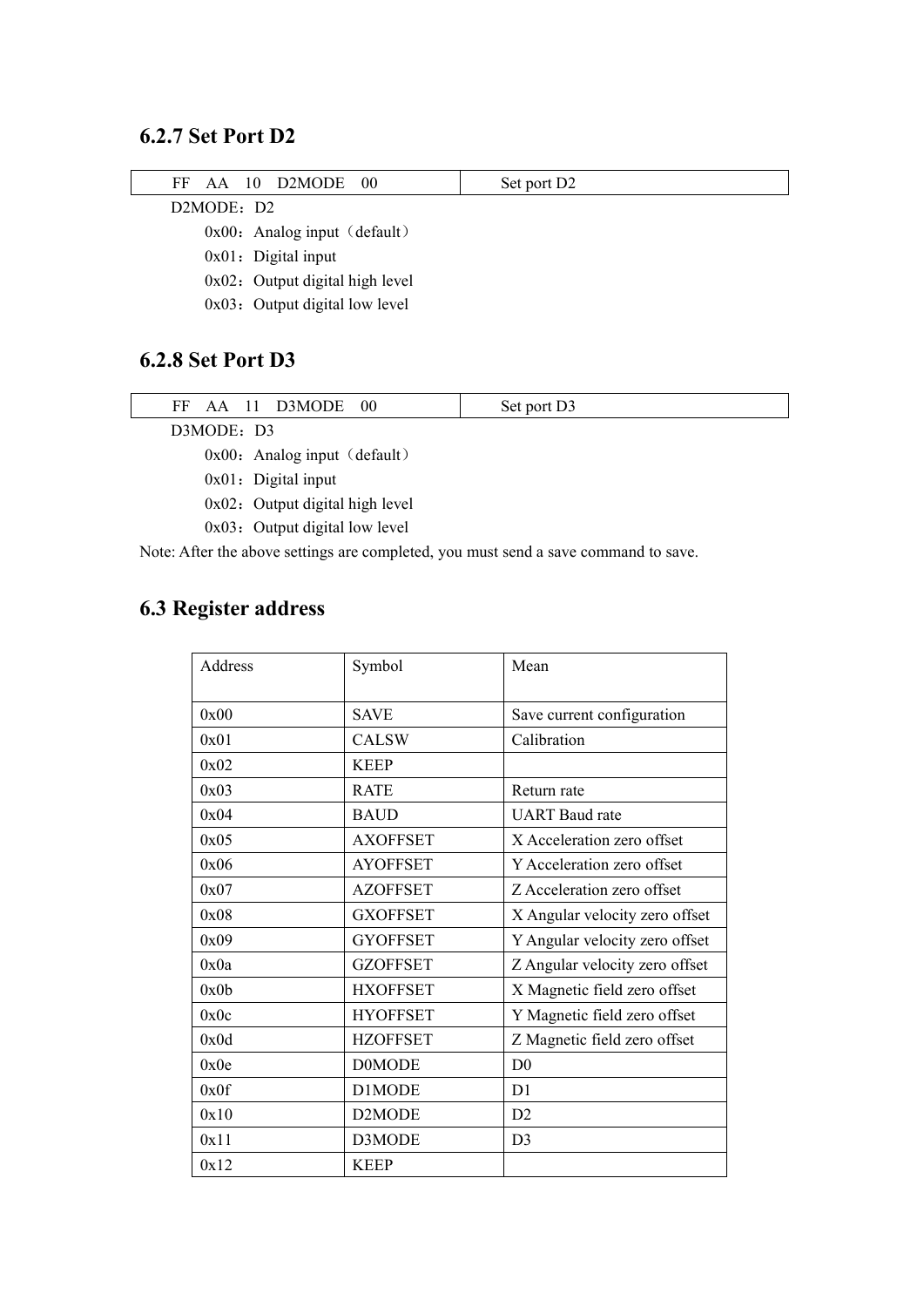| 0x13 | <b>KEEP</b>     |                       |
|------|-----------------|-----------------------|
| 0x14 | <b>KEEP</b>     |                       |
| 0x15 | <b>KEEP</b>     |                       |
| 0x16 | <b>KEEP</b>     |                       |
| 0x17 | <b>KEEP</b>     |                       |
| 0x18 | <b>KEEP</b>     |                       |
| 0x19 | <b>KEEP</b>     |                       |
| 0x1a | <b>KEEP</b>     |                       |
| 0x1b | <b>KEEP</b>     |                       |
| .    | .               | .                     |
| 0x30 | <b>YYMM</b>     | Year, Month           |
| 0x31 | <b>DDHH</b>     | Date, Hour            |
| 0x32 | <b>MMSS</b>     | Minute, Second        |
| 0x33 | MS              | Millisecond           |
| 0x34 | AX              | X Acceleration        |
| 0x35 | AY              | Y Acceleration        |
| 0x36 | AZ              | Z Acceleration        |
| 0x37 | GX              | X Angular velocity    |
| 0x38 | <b>GY</b>       | Y Angular velocity    |
| 0x39 | GZ              | Z Angular velocity    |
| 0x3a | HХ              | X Magnetic field      |
| 0x3b | <b>HY</b>       | Y Magnetic field      |
| 0x3c | HZ              | Z Magnetic field      |
| 0x3d | Roll            | X Angle               |
| 0x3e | Pitch           | Y Angle               |
| 0x3f | Yaw             | Z Angle               |
| 0x40 | <b>TEMP</b>     | Module temperature    |
| 0x41 | <b>D0Status</b> | D0 Status             |
| 0x42 | D1Status        | D1 Status             |
| 0x43 | D2Status        | D <sub>2</sub> Status |
| 0x44 | D3Status        | D3 Status             |
| 0x45 | PressureL       | Pressure low byte     |
| 0x46 | PressureH       | Pressure high byte    |
| 0x47 | HeightL         | Height low byte       |
| 0x48 | HeightH         | Height high byte      |
| 0x49 | <b>KEEP</b>     |                       |
| 0x4a | <b>KEEP</b>     |                       |
| 0x4b | <b>KEEP</b>     |                       |
| 0x4c | <b>KEEP</b>     |                       |
| 0x4d | <b>KEEP</b>     |                       |
| 0x4e | <b>KEEP</b>     |                       |
| 0x4f | <b>KEEP</b>     |                       |
| 0x50 | <b>KEEP</b>     |                       |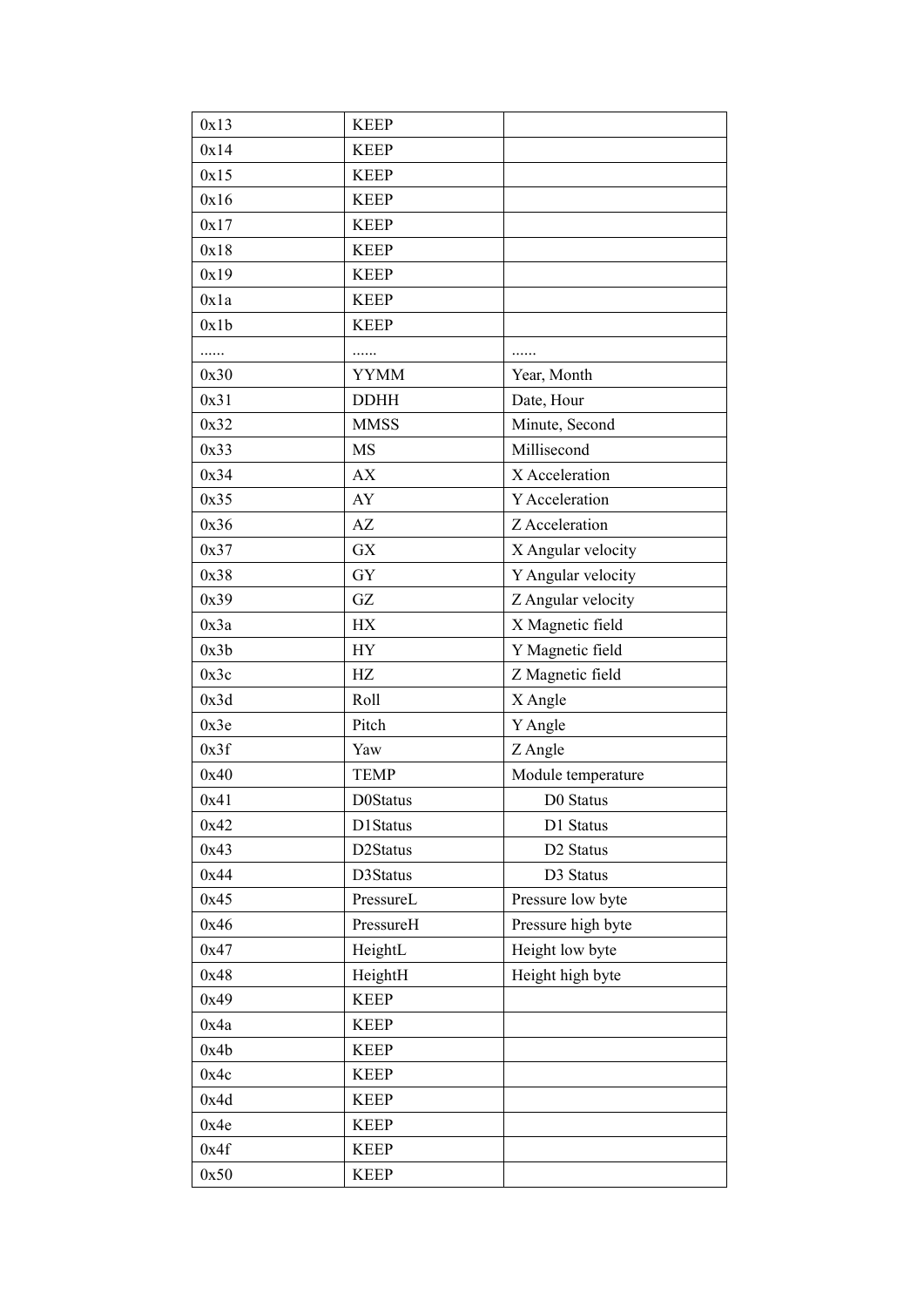| 0x51 |    | Quaternion Q0 |
|------|----|---------------|
| 0x52 |    | Quaternion Q1 |
| 0x53 |    | Quaternion Q2 |
| 0x54 | Э3 | Quaternion Q3 |

# <span id="page-15-0"></span>**7 Application Area**

Agricultural machinery Internet of things









Solar energy Power monitoring



Medical instruments Construction machinery

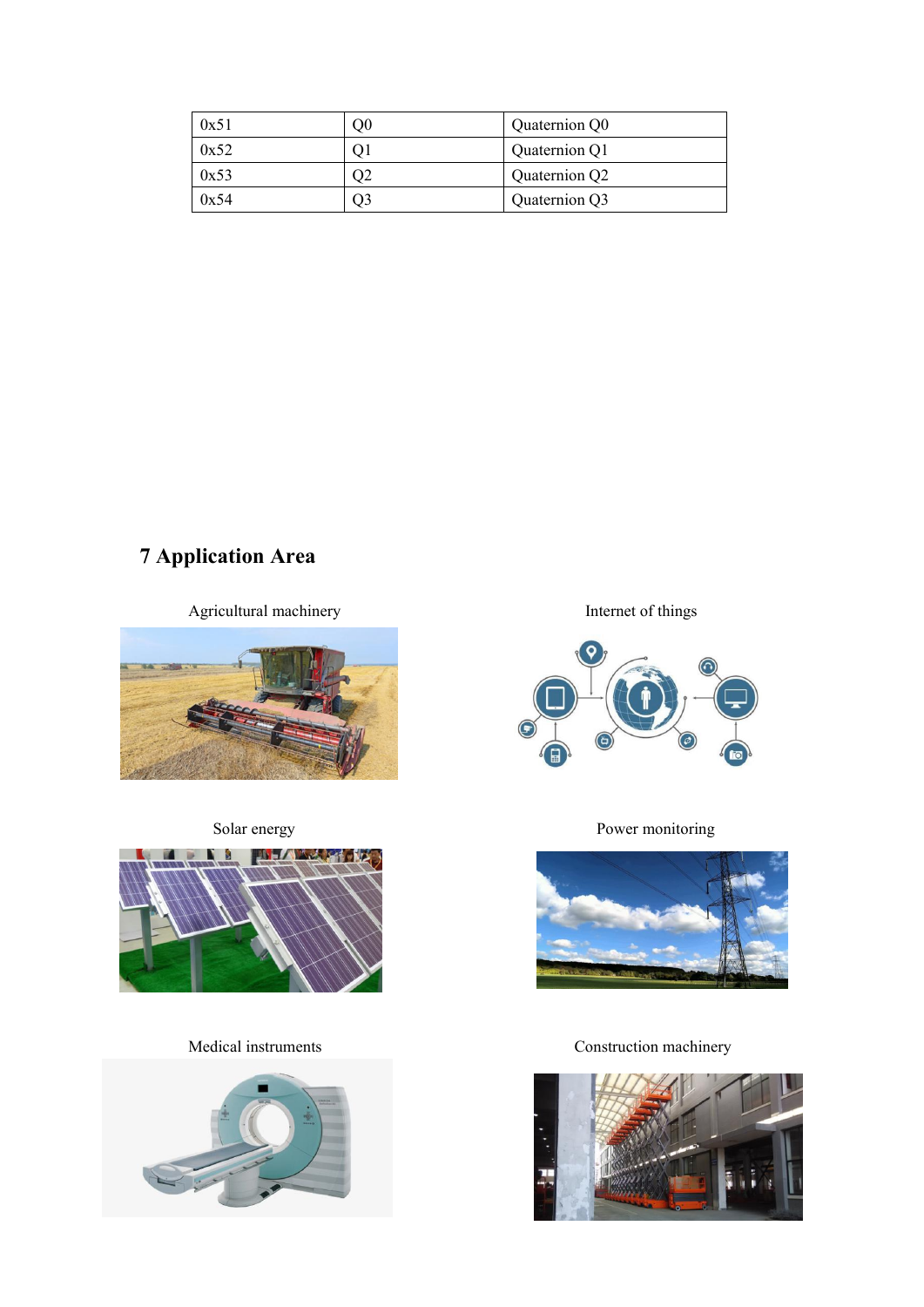Geological monitoring





# 深圳维特智能科技有限公司 WitMotion ShenZhen Co., Ltd

# WT901BLECL Attitude Angle Sensor

TEL :  $(+86)$  755-33185882

E-mail : wit@wit-motion.com Website : [www.wit-motion.com](http://www.wit-motion.com)

Aliexpress : <https://witmotion.aliexpress.com>

Alibaba : <https://witmotion.en.alibaba.com>